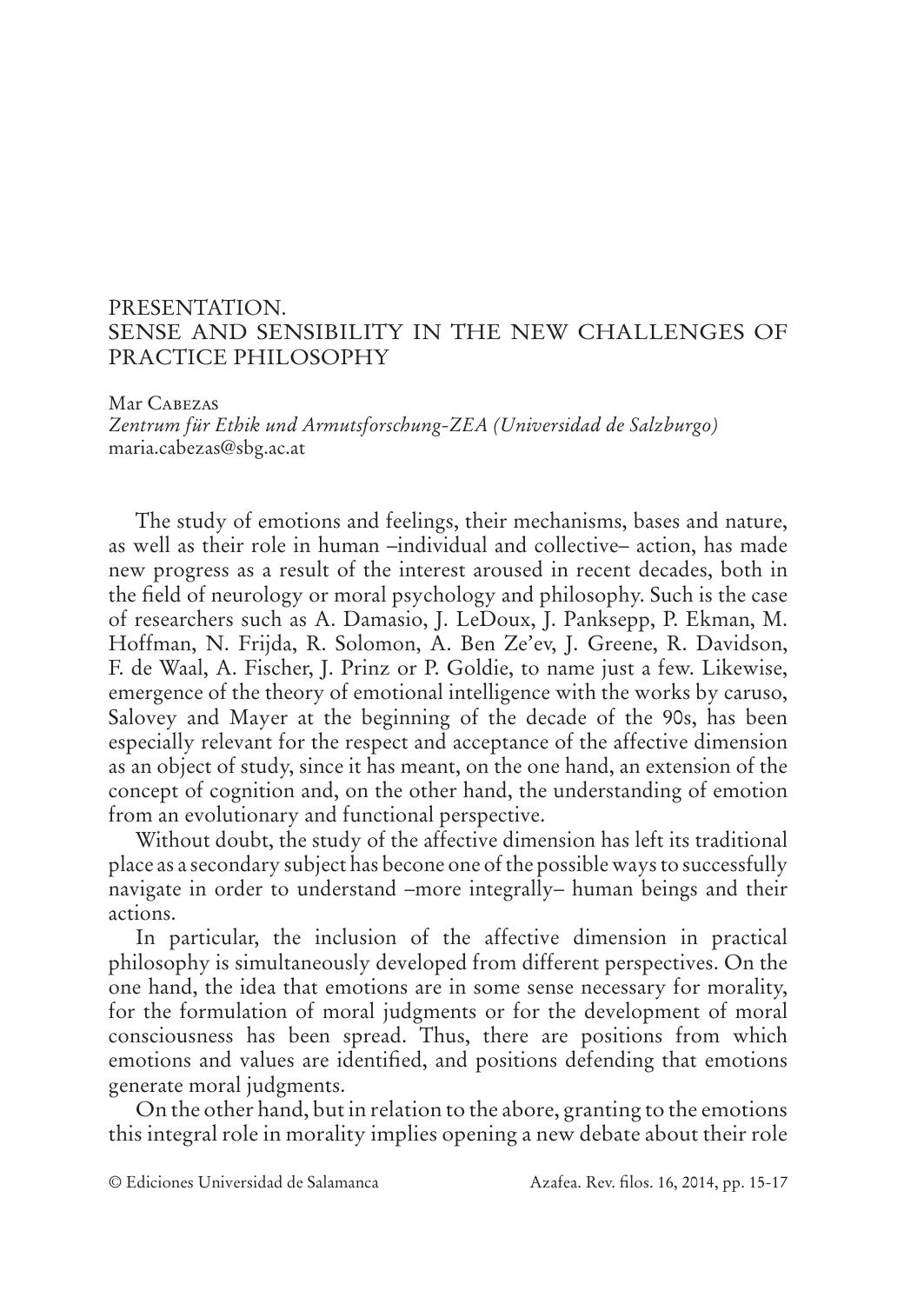in practical reasoning and, therefore, in normativity, which is one of the most controversial areas in this respect: do emotions entail a normative value? Should they have it? Are they a precondition to discover what we should do or could they also be a compass? The debate on the relationship between the emotional dimension and practical rationality is still alive and growing.

Finally, other researchers have focused their attention on the motivational strength that emotions can have and their role in the deliberation and decision-making process in the ethical field. Are they motivating *per se*? Are they sufficient, decisive, determining or necessary?

This thematic plurality is reflected in the works of the GERG with Scherer further ahead, in the work about rationality and emotion by Solomon, Elster, or in Spain by Broncano and Gomila, and, needless to say, by the North American experimental phylosophy, to name just a few. Likewise, emotions begin to appear as an issue that traverses many projects of political philosophy. One example is the brilliant work done by the team of Sabine Roeser in the Delft University and their research on new technologies, nuclear energy, risk and ethics. Likewise, with regard to the motivational aspect, the Canadian group dedicated to *acrasia* and weakness of will with Tappolet and Stroud, as well as the already-classic work about fairness and empathy by Hoffman and Eisenberg are milestones in the international picture.

Certainly, interdisciplinary reflection has as a result the recognition of the emotional dimension as a field of scientific research and the explosion in the production of theories, experiments and multidimensional studies –unthinkable a few decades ago–. In fact, the qualitative leap in applied ethics, political philosophy and the metaethics agenda is palpable, evolving from being a forgotten and/or minority topic in the philosophical traditions to be a subject in vogue in and out of the Academy, which, although positive in many ways, also implies a risk of losing the necessary critical reflection. However, experts are also aware of this fact.

A sign of the diversity of the approaches are the following papers by new promising researchers across Europe. From the meticulous analysis by PhD. Diego Garrocho on the concept of passion and desire in Aristotle's ethics and their role in motivation to issues of moral psychology, normativity, justice, politics and intersubjectivity. Indeed, following the work by Garrocho, assistant professor at the Autonomous University of Madrid (Spain), we propose to delve into the problems of moral deliberation and decisionmaking. Specifically, we address the question about the limits of the normative role of emotions concerning new ethical and political challenges in relation to new technologies with the poignant work of Stefaan Blancke, member of